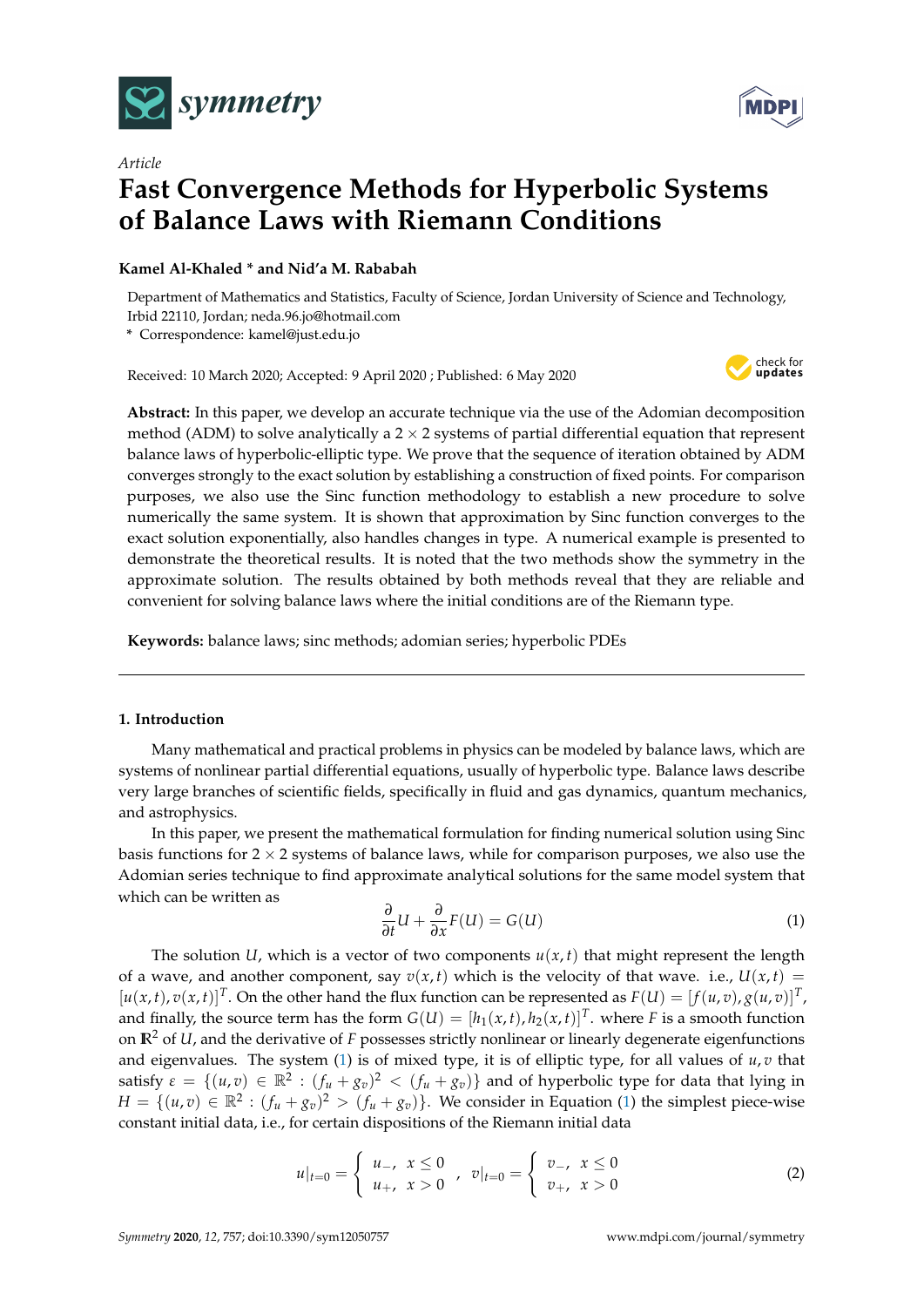<span id="page-1-0"></span>
$$
u(x,0) = u_0(x) , v(x,0) = v_0(x)
$$
 (3)

that turn [\(1\)](#page-0-0) and [\(3\)](#page-1-0) into a system that is of mixed type (hyperbolic-elliptic). In recent years, the numerical (approximate) solutions for [\(1\)](#page-0-0) was considered by many authors. In [\[1\]](#page-12-0) they investigates the Haar-Sinc collocation method for the solution of hyperbolic systems of partial differential equations with applications to the telegraph equation. Existence and uniqueness for a  $2 \times 2$  system of conservation laws, called Brio system, that arising as a model used in magnetohydrodynamics is developed in [\[2\]](#page-12-1). In [\[3\]](#page-12-2) two mixed systems of conservation laws are considered, where numerical and analytical solutions for these two of ill-posed systems are presented. The Adomian decomposition method was used in [\[4\]](#page-12-3) to develop a fast and accurate algorithm for systems of conservation laws of mixed hyperbolic elliptic type. A survey of several numerical methods for solving nonlinear systems of conservation laws are presented in [\[5\]](#page-12-4). A numerical method based on the use of Sinc-collocation method for solving parabolic problems was proposed in  $[6]$ . For the construction of numerical solutions; see  $[7-9]$  $[7-9]$ . In  $[10]$ , the Sumudu decomposition method was developed to solve general form of fractional partial differential equations. A new convergence proof for the solution conservation laws of mixed type using the ADM was proposed in [\[11\]](#page-12-9). This is with the knowledge that there are many previous studies dealing with this topic, and some of them gave examples from physics and other sciences, to demonstrate the importance of system appeared in [\(1\)](#page-0-0), and how it is used in practical life, for example we refer to [\[3,](#page-12-2)[12](#page-12-10)[–14\]](#page-12-11).

In this paper, we change the given partial differential equation into a Volterra integral equation, where we discretized in space direction by means of Sinc methodology. After that we apply the indefinite integral formula in time direction which is based on Sinc basis functions. As a result, we are replacing integrals and derivatives with their discrete Sinc approximations, to produce a discrete system of matrices. There are several reasons to approximate by Sinc functions, we mentioned, that they are easily performed and give good accuracy for mixed type problems, also approximation by Sinc are typified by errors of the form O(exp(−*c*/*h*)) where *c* > 0 is a constant and *h* is a step size.

This research is written in the following order. Initially, in Section [2,](#page-1-1) we review the important theories and definitions that were mentioned in Sinc theory that would be helpful in writing and building the approximate solution to the issue under study, while Section [3](#page-3-0) is devoted to employing what was mentioned in the second section to write the solution using the Sinc method and converting differential equations into a system of algebraic equations, for which solutions can be found in traditional methods such as iterative techniques. As for the Section [4,](#page-5-0) it is devoted to finding the approximate solution by using the Adomian series, in adding to that, we state and proof a theorem that related to the convergence of the solution. In addition, some relationships related to the order of convergence of the approximate solution are also mentioned. In Section [5,](#page-8-0) the two methods under discussion are discussed in one example, and all the observations resulting from the solution of the example were mentioned as benefits of the two methods and summarized in tables and graphs. Finally, we will introduce a new issue called the Telegraph system, which is still new and has not been solved by Sinc methodology, and we hope to refer to it in upcoming research.

## <span id="page-1-1"></span>**2. Sinc-Approximation Formula**

The Sinc Galerkin method was developed by Stenger [\[15\]](#page-12-12). For the equation given in [\(1\)](#page-0-0), together with the initial condition in [\(3\)](#page-1-0), the Sinc–Galerkin scheme can be developed in both space and time directions as follows: Since our space domain is  $\mathbb{R}$  and time is  $(0, T)$ , we define conformal maps *φ*(*z*) = *z* which mapping from *DE*, the eye-shaped domain in the *z*−plane onto the infinite strip, *DS*, where

$$
D_E = \{ z = x + iy : |\arg\left(\frac{z - a}{b - z}\right)| < d \le \pi/2 \}.
$$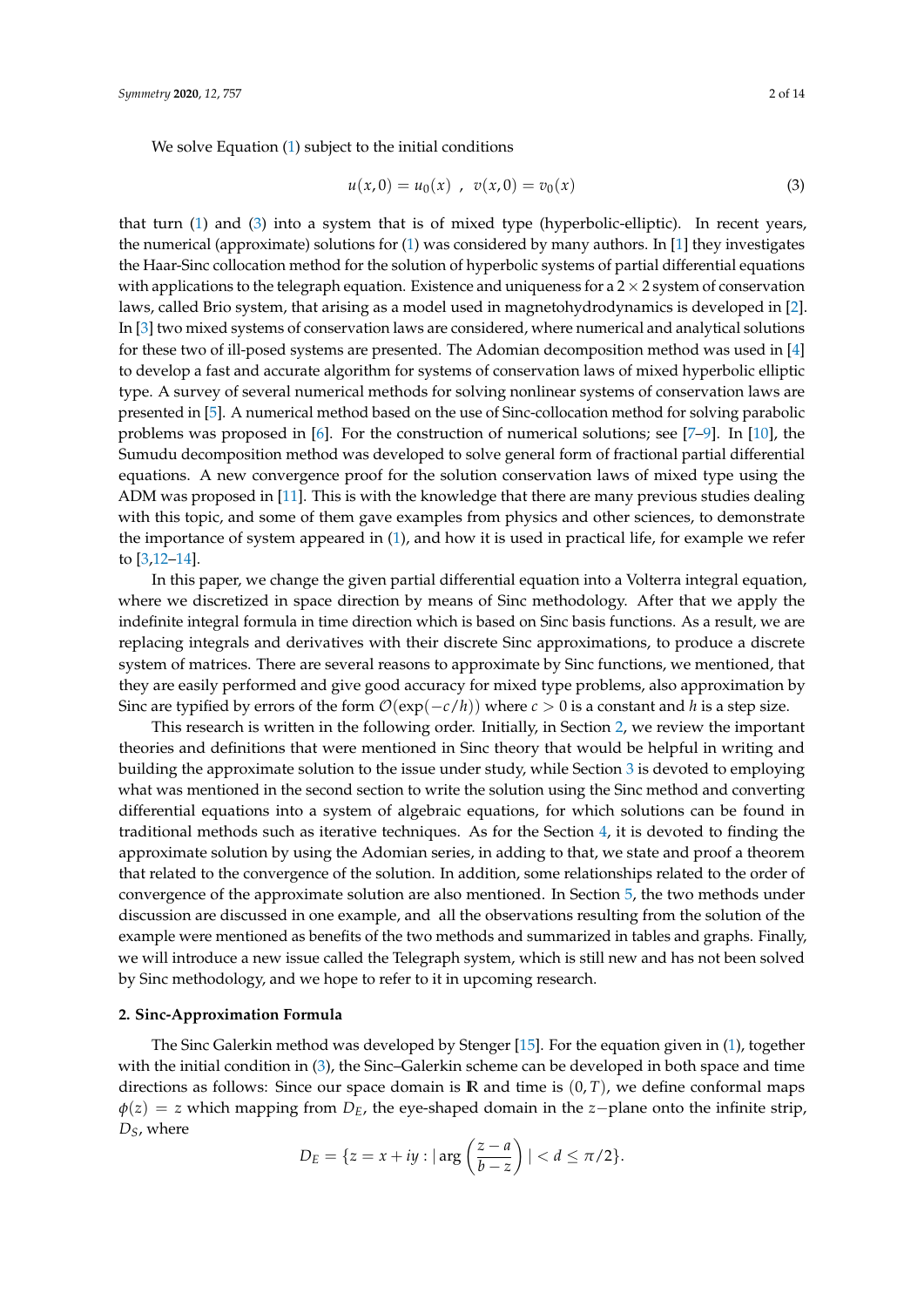For the sinc method, the basis functions on the interval (−∞, ∞) for *z* ∈ *DE*, and for the time interval  $(0, T)$  are derived from the composite translated sinc functions

$$
S(m, h_x) \circ \phi(x) = \text{sinc}\left(\frac{\phi(x) - mh_x}{h_x}\right), \ m = -N_x, \dots, N_x
$$

$$
S(m, h_t) \circ Y(t) = \text{sinc}\left(\frac{Y(t) - mh_t}{h_t}\right), \ k = -N_t, \dots, N_t
$$

$$
\left(\frac{\sin(\pi z)}{\pi z}, \ z \neq 0\right)
$$

where

sinc (z) = 
$$
\begin{cases} \frac{\sin(\pi z)}{\pi z}, \ z \neq 0 \\ 1, \ z = 0 \end{cases}
$$
 (4)

and,

$$
\text{sinc } (k, h)(z) = \text{sinc } \left( \frac{z - kh}{h} \right) = \begin{cases} \frac{\sin(\pi((z - kh)/h))}{\pi((z - kh)/h)}, \ z \neq kh \\ 1, \ z = kh, \ k = 0, \mp 1, \mp 2, \dots \end{cases} \tag{5}
$$

Let *f* be a function defined on  $\mathbb{R}$ , then for  $h > 0$  we define the Whittaker cardinal series

<span id="page-2-0"></span>
$$
C(f;h) = \sum_{k=-\infty}^{\infty} f(kh)\operatorname{sinc}\left(\frac{x-kh}{h}\right),\tag{6}
$$

The properties of [\(6\)](#page-2-0) were studied and surveyed in depth in Stenger and in Lund [\[15–](#page-12-12)[17\]](#page-12-13). They are based on the infinite strip  $D_d$  defined in  $\mathbb C$  as

$$
D_d = \{ w = t + is : |s| < d \leq \frac{\pi}{2}, t \in \mathbb{R} \} \tag{7}
$$

To approximate by the Sinc method, we will refer to an important class of functions, see [\[17\]](#page-12-13) called **Play-Wiener** class, denoted by  $W(\pi/h)$  which is the family of all analytic functions that are in  $\mathbb C$ , and satisfy some decaying conditions. For a function  $f$  and its derivative  $f'$  to be in the class  $W(\pi/h)$ , the *kth* derivative of the function *f* can be approximated by

$$
f^{(k)}(x) = h^{-k} \sum_{n=-\infty}^{\infty} \left[ \sum_{i=-\infty}^{\infty} f(ih) \delta_{i-n}^{(k)} \right] S(n,h)(x)
$$

where  $\delta_{i-j}^{(k)}$  $\sum_{i=n}^{N}$  denotes the *kth* derivative of the cardinal function. Now we present a fundamental definition that has an important role in the development of Sinc methods on arc Γ in C. For the simply connected domain *D*, let  $\phi$  be a map that take *D* onto  $D_d$  with  $\phi(a) = -\infty$  and  $\phi(b) = \infty$ . If the inverse map of  $\phi$  is denoted by  $\psi$ , define

$$
\Gamma = \{ z \in \mathbb{C} : z = \psi(u), u \in \mathbb{R} \}.
$$

When we evaluate a function and its derivative with respect to  $\phi$ , we obtain

$$
\delta_{i-n}^{(0)} = [S(n,h) \circ \phi(x)] \downarrow_{x=x_i} = \begin{cases} 1, & i = n \\ 0, & i \neq n \end{cases}
$$
 (8)

<span id="page-2-1"></span>
$$
\delta_{i-n}^{(1)} = h \frac{d}{d\phi} \left[ S(n,h) \circ \phi(x) \right] \downarrow_{x=x_i} = \begin{cases} 0, & i = n, \\ \frac{(-1)^{n-i}}{(n-i)}, & i \neq n, \end{cases}
$$
(9)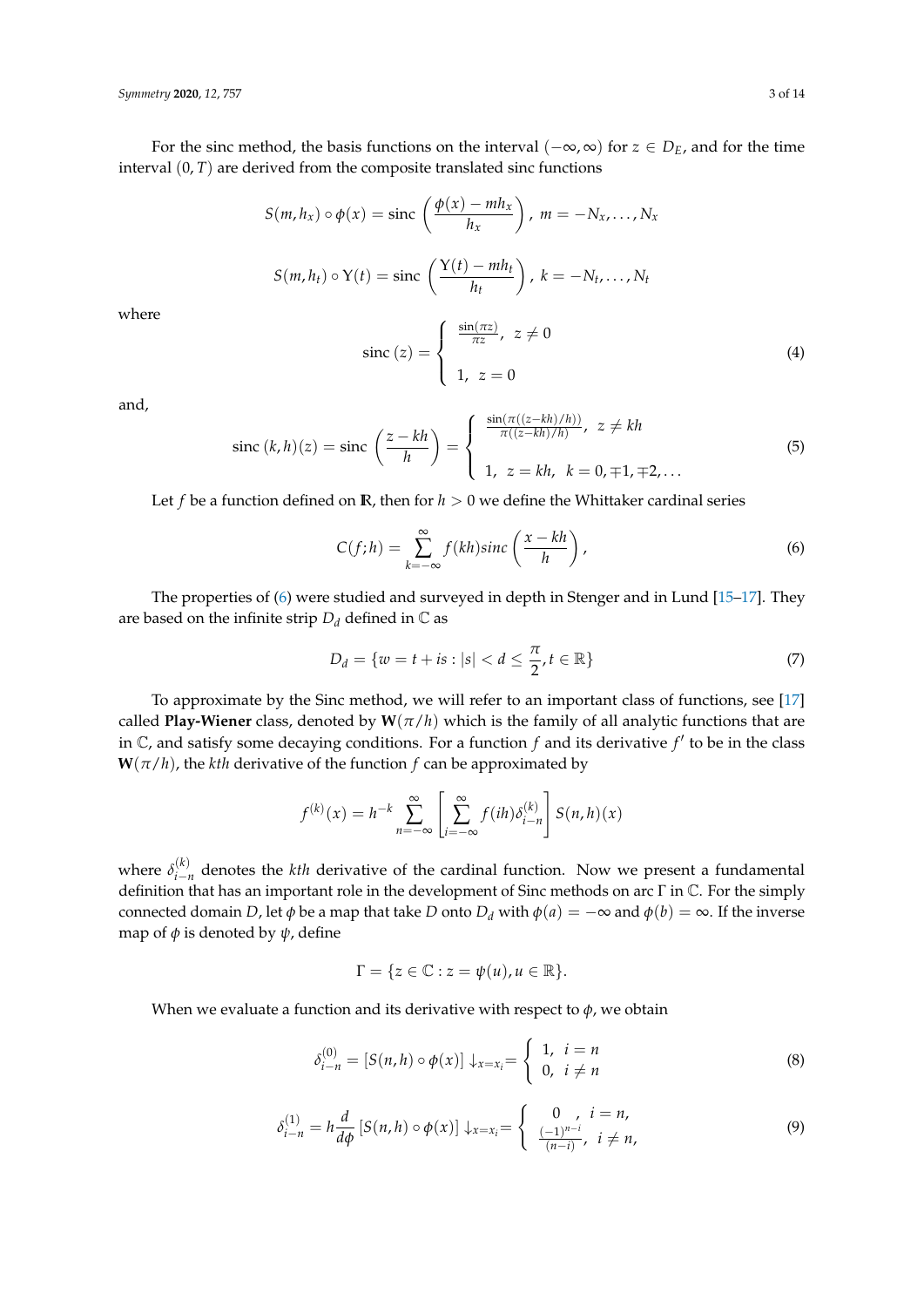Since we will replace the first derivative by it matrix approximations, here we define the  $m \times m$ matrix  $I^{(1)}$  whose  $in-th$  entry is given by  $\delta_{i-1}^{(1)}$  $\iota_{i-n}^{(1)}$ . An important class of functions denoted by  $L_{\alpha}(D)$ play crucial rule in approximating derivatives will be needed in next formula (see, [\[17\]](#page-12-13)). Let  $F \in L_{\alpha}(D)$ , *α* is a positive constant, then for  $h = \sqrt{\frac{\pi d}{(\alpha N)}}$  we have

$$
\sup_{x\in\Gamma}|F^{(n)}(x)-(\frac{d}{dx})^n\sum_{k=-N}^N\frac{F(z_k)}{q(z_k)}q(x)S(k,h)\circ\phi(x)|\leq C_3N^{\frac{n+1}{2}}exp(-\sqrt{\pi d\alpha N})
$$

An application to the above formula, and in order to approximate the first derivative with respect to *x* for the function  $u(x, t)$  in the domain  $(-\infty, \infty)$  leads to the approximation

$$
u_x(t) \approx \frac{-1}{h} I_{m_x}^{(1)} u(t) \equiv Au(t) \tag{10}
$$

where  $A = \frac{1}{h} I_{m_x}^{(1)}$  and  $u(t) = (u(x_{-N_x}, t), \dots, u(x_{N_x}, t))^T$ . With  $m_x = 2N + 1$  and the skew-symmetric matrix  $I_{m_x}^{(1)}$  is defined by [\(9\)](#page-2-1). Finally, we shall indicate a general formula for approximating the integral  $\int_a^v F(t)dt$ ,  $v \in \Gamma$ . If  $F \in \mathbf{W}(\pi/h)$ , then for all  $k \in \mathbb{Z}$ ,

$$
\int_{a}^{kh} F(t)dt = h \sum_{n=-\infty}^{\infty} \delta_{k-n}^{(-1)} F(nh), \quad \delta_{k}^{(-1)} = \frac{1}{2} + \int_{0}^{k} \frac{\sin(\pi t)}{\pi t} dt.
$$

To simplify the situation, we define the new matrix *I*<sup>(−1)</sup>, as, for *N* positive integer, define the  $(2N + 1) \times (2N + 1)$  matrix  $I^{(-1)}$  by

<span id="page-3-2"></span>
$$
I^{(-1)} = \left[\delta_{k-n}^{(-1)}\right], \ k, n = -N, \dots, N. \tag{11}
$$

#### <span id="page-3-0"></span>**3. The Sinc–Galerkin Method: Balance Laws**

Among the benefits of the Sinc method, is that the approximate solution is approaching the exact solution exponentially, as well as the Sinc method, it carefully handles systems in which the state changes from elliptic to hyperbolic and vis versa, as this depends on the change of the eigen-values of the system. To find an approximate solution for the balance law appeared in [\(1\)](#page-0-0), without loss of generality, we begin with a 1-dimensional balance law defined in the domain  $\mathbb{R} \times (0, T_0)$ 

<span id="page-3-1"></span>
$$
u_t(x,t) + F(u(x,t))_x = H(x,t),
$$
\n(12)

where the initial condition is taken to be

$$
u(x,0) = k(x), \quad x \in \mathbb{R}
$$
\n<sup>(13)</sup>

Suppose  $k(x) \in L_{\alpha}(D)$ , and for the step-size  $h = \sqrt{\frac{\pi d}{\alpha N}}$ .

Integrate Equation [\(12\)](#page-3-1) with respect to time, and collocation with respect to the variable *x* will produce a system of Volterra integral equations of the form

$$
u(t) = \int_0^t [H - F(u(\tau))Au(\tau)]d\tau + k \tag{14}
$$

where the column vector  $u(t)$  represent  $u(t) = (u_{-N_x}(t), \ldots, u_{N_x}(t))^T$ , here we use the notation  $u_i(t) =$  $u_i(x_i,t)$ ,  $k = (k(z_{-N_x}), \ldots, k(z_{N_x}))^T$  and  $H = (H(z_{-N_x}), \ldots, H(z_{N_x}))^T$ , while the square matrix  $A =$  $\frac{-1}{h_x}I_{m_x}^{(1)}$  represents the discrete Sinc approximation for the first derivative. Subsequently an application of the use of the indefinite integration formula with respect to time variable *t*, and since our  $t \in (0, T_0)$ , then the domain  $D_E = \{t = x + iy : |arg(t/(T_0 - t))| < d \leq \frac{\pi}{2}\}$  is conformally mapped onto  $D_d$  via  $\chi(t) =$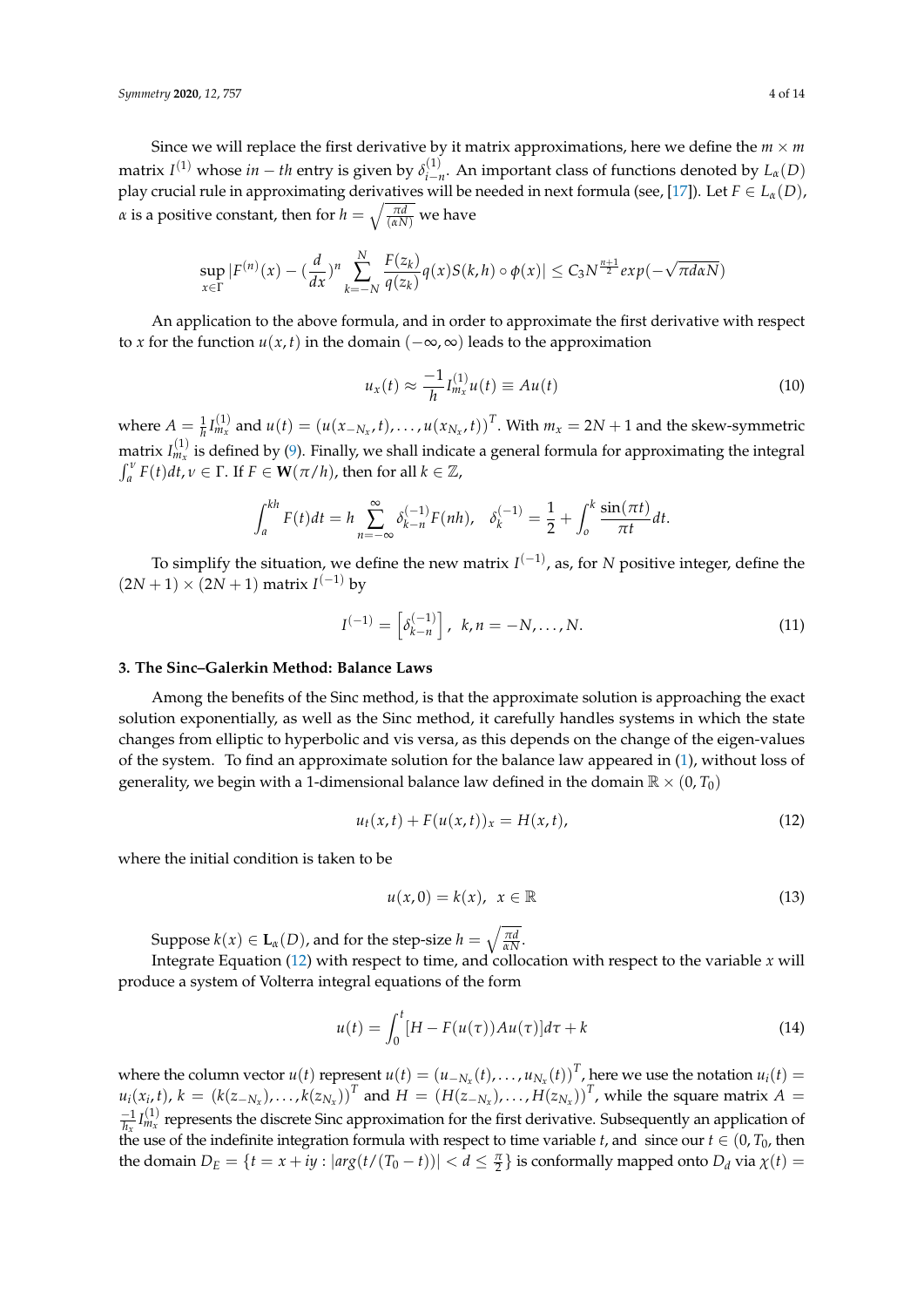ln  $(t/(T_0-t))$ . Define  $S(k, h_t) \circ \chi(t)$ ,  $k = -N_t, \ldots, N_t$ , to be the basis function for the interval  $(0, T_0)$ . Now, we define a matrix  $E=h_tI_{m_t}^{(-1)}D\left(\frac{1}{\chi'(t_j)}\right)$  with the nodes  $t_j=\chi^{-1}(jh_t)$ ,  $\;j=-N_t,\ldots,N_t,$  where

<span id="page-4-0"></span>
$$
D\left(\frac{1}{\chi'(t_j)}\right) = diag\left[D\left(\frac{1}{\chi'(t_{-N_t})}\right), \ldots, D\left(\frac{1}{\chi'(t_{N_t})}\right)\right]
$$

 $h_t = \sqrt{\frac{\pi d}{\alpha N_t}}$ , and  $I_{m_t}^{(-1)}$  as defined in [\(11\)](#page-3-2), with  $m_t = 2N_t + 1$ . Then the solution of Equation [\(12\)](#page-3-1) is in matrix form is given by the rectangular  $m_x \times m_t$  matrix  $U = [u_{ij}]$ :

$$
U = \mathcal{H} - (F'(U) \circ AU) E^T + K \tag{15}
$$

we use ∘ to represents the Hadamard multiplication. For convergence purposes for the obtained solution we state two Theorems, in which the proof can be done by just resemble the theorems in [\[16\]](#page-12-14).

**Theorem 1** ([\[16\]](#page-12-14))**.** *Let the matrix U be as defined in [\(15\)](#page-4-0). Then for the number of points in both space and time Nx*, *N<sup>t</sup> to be bigger than some constant that depends on d*, *α, we have*

<span id="page-4-1"></span>
$$
\sup_{(x_i,t_j)} \|u(x_i,t_j) - U\| \leq CN \exp(-\sqrt{\pi d \alpha N})
$$

*where*  $N = \min\{N_x, N_t\}$ 

To guarantee that our approximate solution as obtained in the discrete system [\(15\)](#page-4-0) converges uniquely to the true solution, we state the following theorem.

**Theorem 2** ([\[16,](#page-12-14)[18\]](#page-12-15)). For any positive constant R, we can find another positive constant  $T_0$  so that whenever  $\|U_1 - U_0\| < \frac{R}{2}$ , then the solution of [\(15\)](#page-4-0) is unique. Also, the iteration system

$$
U_{n+1} = \mathcal{H} - (F'(U_n) \circ AU_n) E^T + K
$$

*leads to a solution that converges to the unique solution.*

Next, we state and prove a fact regarding the behavior of the solution, whenever the initial condition satisfies a decay condition. Consider the initial value problem for a balance law of the form

$$
\frac{\partial}{\partial t}u(x,t) + \frac{\partial}{\partial x}f(u(x,t)) = h(x,t,u), (x,t) \in \mathbb{R} \times (0,T)
$$
\n(16)

with initial condition  $u(x, 0) = u^0(x)$ ,  $x \in \mathbb{R}$ . We need to assume some decaying conditions on the right hand side of Equation [\(16\)](#page-4-1).

**Definition 1.** We say a function  $u(x, t)$  decays exponentially in x and uniformly for  $t \in (0, T)$  if  $|u(x, t)| \le$  $C \exp(-\alpha |x|)$  *for some positive constants alpha, C independent of t.* 

**Theorem 3.** Suppose  $u^0(x) \in L_\alpha(D)$ , and can be written as  $u^0(x) =$  sech  $(\alpha x)g(x)$ , where the function  $g(x)$ *is analytic in the strip D<sup>d</sup> and grows no more than a polynomial in the strip D<sup>d</sup> , and suppose the source term h*(*x*, *t*, *u*) *and its derivatives with respect to x*, *y*, *u are all exponentially decaying in x and uniformly for small t. Then the solution*  $u(x, t)$  *of [\(16\)](#page-4-1) is in the class*  $L_{\alpha}(D)$ *.* 

**Proof.** In order to find the solution of [\(16\)](#page-4-1), we consider the system of first order ODEs.

$$
\frac{dt}{1} = \frac{dx}{f'(u)} = \frac{du}{h}
$$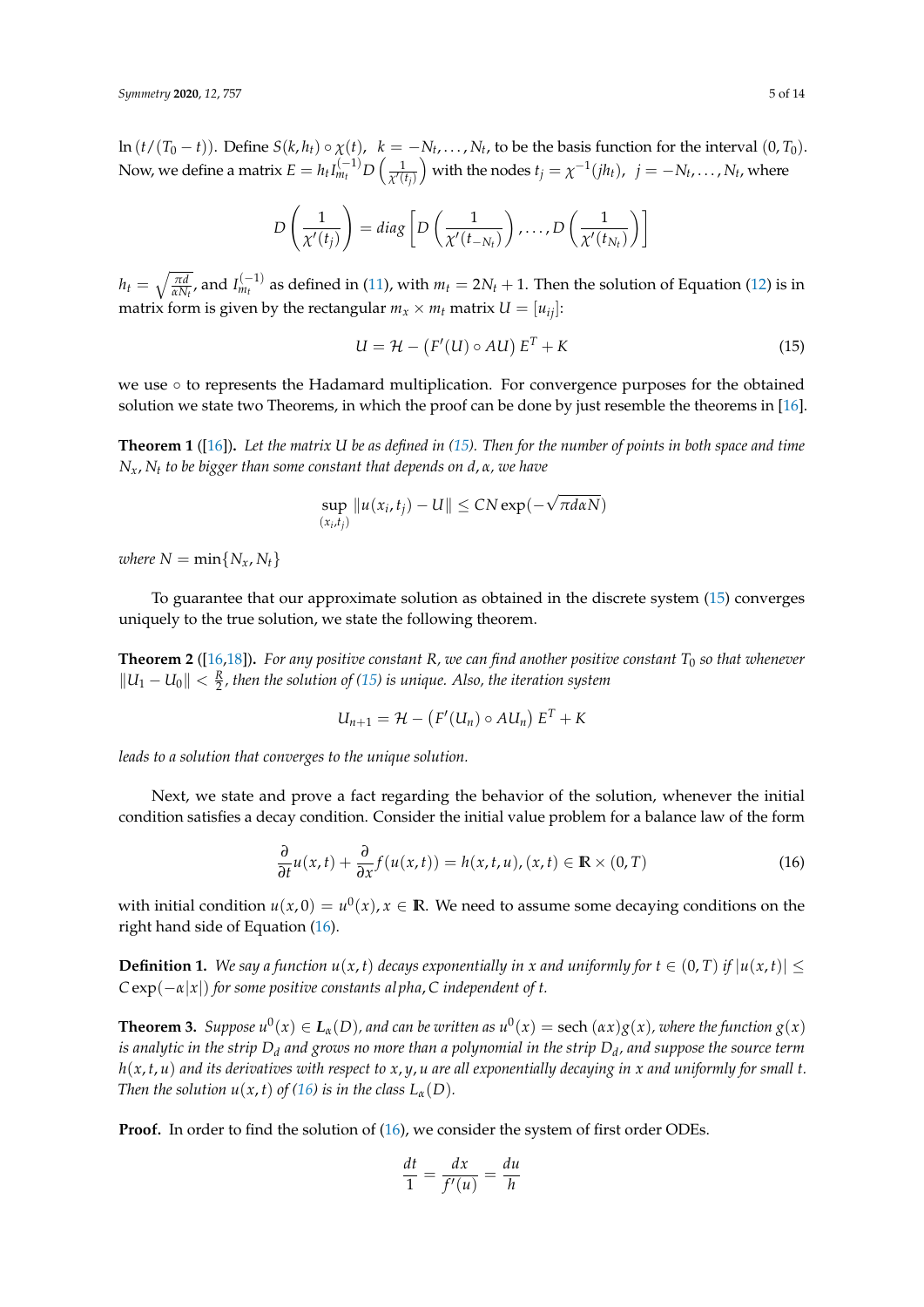or,

<span id="page-5-1"></span>
$$
\frac{dx}{dt} = f'(u(x, t, u)), \frac{du}{dt} = h(x, t, u)
$$
\n(17)

such that

<span id="page-5-2"></span>
$$
x(0) = \xi, \ u(0) = u^0(\xi) \tag{18}
$$

The system  $(17)$  with condition  $(18)$  implies that

$$
\left(\begin{array}{c} x \\ u \end{array}\right) = \left(\begin{array}{c} \xi \\ u^0(\xi) \end{array}\right) + \int_0^t \left(\begin{array}{c} f'(u) \\ h \end{array}\right) d\tau.
$$

However,  $h(x, t, u)$  and its derivatives with respect to the variables  $x$ , and  $t$  are all exponentially decaying in *x* and uniformly for small *t*. This implies that

$$
\left(\begin{array}{c}f'(u)\\h\end{array}\right)
$$

is Lipschitz in the two variables  $u, x$ . In addition, so, by the Picard theorem, the solution  $u(x, t)$ is unique.  $\square$ 

#### *Treatment of Non-Zero Boundary Conditions*

The obtained solution in [\(15\)](#page-4-0) was valid if the initial condition satisfy some certain decaying conditions, i.e, the initial condition has to belong to the class **L***α*. In Section [5,](#page-8-0) we will discuss problems which have non-zero boundary conditions with the Riemann-type initial condition, which means that the initial condition is no longer in **L***α*. To illustrate the situation, we consider the problem in [\(1\)](#page-0-0) with the initial condition [\(3\)](#page-1-0), and since the Sinc functions composed with the various conformal maps,  $S(m, h_x) \circ \phi$ , are zero at the end-points of the domain of the problem, and since the boundary conditions are non-homogeneous Dirichlet conditions, then the change of variables

<span id="page-5-3"></span>
$$
\tilde{u}(x,t) = u(x,t) - \frac{u_{-} \exp(-x) + u_{+} \exp(x)}{\exp(-x) + \exp(x)}
$$
(19)

(similarly for  $v(x, t)$ ), will convert system [\(1\)](#page-0-0) to another one with homogeneous Dirichlet conditions, with smooth initial condition. We substitute the transformation [\(19\)](#page-5-3) into Equation [\(1\)](#page-0-0) that leads to a new balance law for the new unknown  $\tilde{u}(x, t)$  with an initial condition that is in the class  $\mathbf{L}_{\alpha}$  for  $|x|$ large. Therefore, to find the solution for  $\tilde{u}(x, t)$  we can proceed as mentioned above.

#### <span id="page-5-0"></span>**4. The Adomian Decomposition Method (ADM)**

A lot of published research papers talked about the method of Adomian, and presented it in a detailed way. Here, for the sake of non-repetition, we will suffice to mention the references that contributed to the development of the method. In addition, because of its abundance and where we cannot limit it, we mention the following [\[19–](#page-12-16)[22\]](#page-13-0). We start by rewriting the system in [\(1\)](#page-0-0) as follows:

<span id="page-5-4"></span>
$$
u_t + f_u u_x + f_v v_x = h_1(x, t), \quad u(x, 0) = u_0(x)
$$
  

$$
v_t + g_u u_x + g_v v_x = h_2(x, t), \quad v(x, 0) = v_0(x)
$$
 (20)

or, we may express Equations [\(20\)](#page-5-4) using linear differential operators as

<span id="page-5-5"></span>
$$
L_t u + f_u L_x u + f_v L_x v = h_1(x, t), \quad u(x, 0) = u_0(x)
$$
  

$$
L_t v + g_u L_x u + g_v L_x v = h_2(x, t), \quad v(x, 0) = v_0(x)
$$
 (21)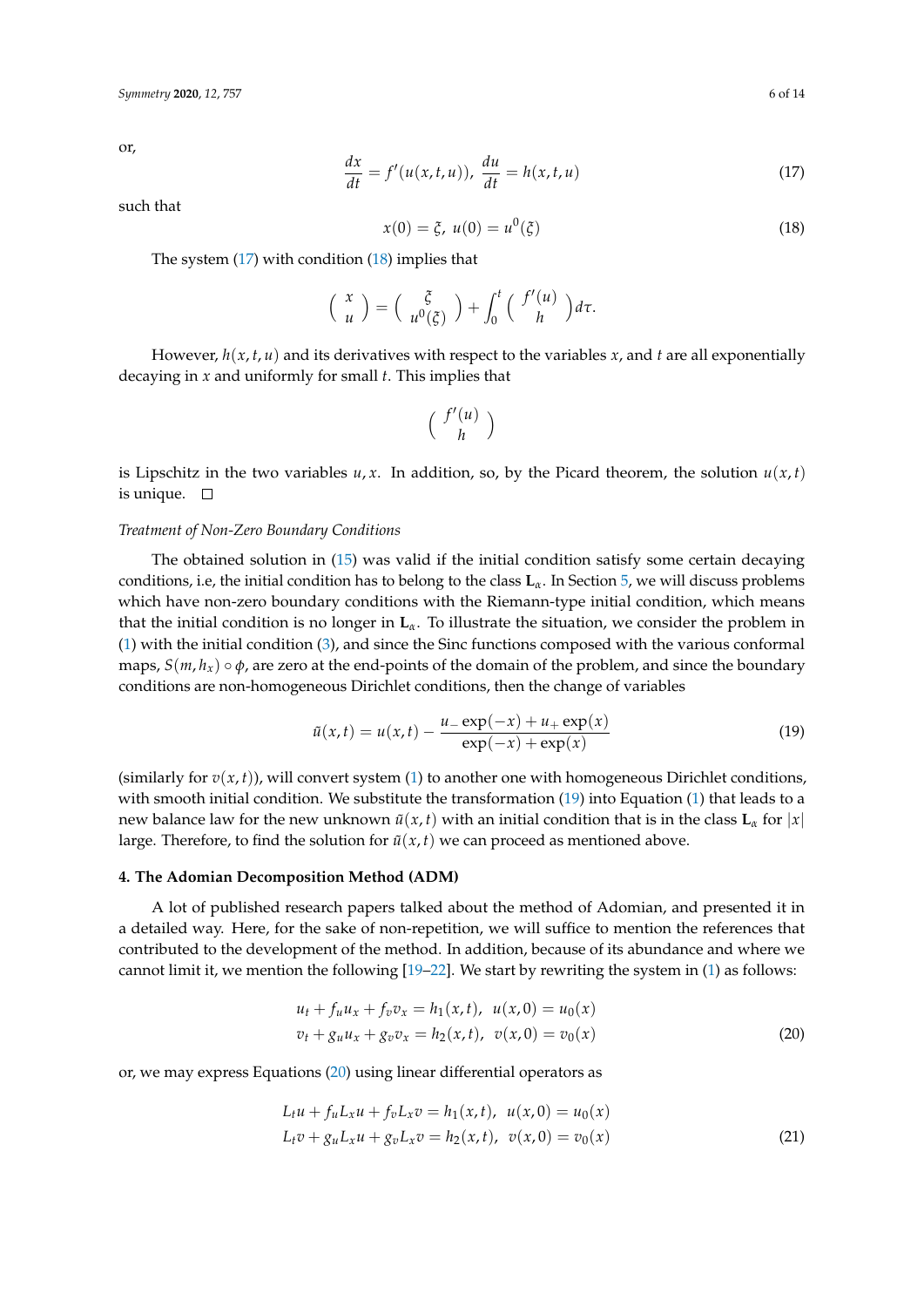In the above, the operators  $L_t$ ,  $L_x$  are defined to be  $L_t = \frac{\partial}{\partial t}$  and  $L_x = \frac{\partial}{\partial x}$ . Performing the inverse operator  $L_t^{-1} = \int_0^t \dots dt$  PDE system in [\(21\)](#page-5-5) yields

<span id="page-6-1"></span>
$$
u(x,t) = u_0(x) - L_t^{-1} [h_1(x,t) - (\phi_1(u,v) + \phi_2(u,v))]
$$
  

$$
v(x,t) = v_0(x) - L_t^{-1} [h_2(x,t) - (\phi_3(u,v) + \phi_4(u,v))]
$$
 (22)

where  $\phi_1(u,v) = f_u u_x$ ,  $\phi_2(u,v) = f_v v_x$ ,  $\phi_3(u,v) = g_u u_x$  and  $\phi_4(u,v) = g_v v_x$ . The ADM [\[19](#page-12-16)[,20\]](#page-12-17) suggests that our approximate solution for unknown functions  $u(x, t)$  and  $v(x, t)$  are given by the infinite series

<span id="page-6-0"></span>
$$
u(x,t) = \sum_{n=0}^{\infty} u_n(x,t) , v(x,t) = \sum_{n=0}^{\infty} v_n(x,t)
$$

while the four nonlinear operators  $\phi_i(u, v)$ ,  $i = 1, 2, 3, 4$  can be expressed as an infinite series of Adomian polynomials as  $\phi_l(u, v) = \sum_{n=0}^{\infty} A_{ni}$ , where  $A_{ni}$  are what is called Adomian's polynomials that can be computed according to specific formula set in [\[20\]](#page-12-17). Here, the general formulas for Adomian's polynomials  $A_{ni}$ ,  $i = 1, 2, 3, 4$ , has the form

$$
A_{ni}(u_0,\ldots,u_n,v_0,\ldots,v_n)=\frac{1}{n!}\frac{d^n}{d\lambda^n}\left[\phi_i\left(\sum_{k=0}^{\infty}\lambda^ku_k,\sum_{k=0}^{\infty}\lambda^kv_k\right)\right]_{\downarrow_{\lambda=0}},\ \ n\geq 0. \tag{23}
$$

These formulas are smoothly found using coding programs to get as many terms as we want. Plug the nonlinear system [\(23\)](#page-6-0) into Equation [\(22\)](#page-6-1) and we arrive at the recursive relation

$$
u_0(x,t) = u_0(x), \quad u_{n+1}(x,t) = -L_t^{-1} \left[ h_1(x,t) - (A_{n1} + A_{n2}) \right], n \ge 1
$$
\n
$$
v_0(x,t) = v_0(x), \quad v_{n+1}(x,t) = -L_t^{-1} \left[ h_2(x,t) - (A_{n3} + A_{n4}) \right], n \ge 1
$$
\n(24)

The construction of the solutions of  $u(x, t)$  and  $v(x, t)$  are given by

$$
u(x,t) = \lim_{n \to \infty} \sum_{k=0}^{n} u_k(x,t) , \quad v(x,t) = \lim_{n \to \infty} \sum_{k=0}^{n} v_k(x,t)
$$
 (25)

Regarding the convergence of the above two series, there are previous studies that dealt with the topic in detail and in general, we mention [\[21\]](#page-13-1).

### *Convergence of the ADM Approximation*

Here we give a proof to show that our obtained solution using ADM converges to the exacts solution via the use of the fixed-point theory. The partial differential equation that we are encountered to solve is

$$
u_t(x,t) + f(u(x,t))_x = h(x,t), \ u(x,0) = g(x), \ x \in \mathbb{R}.
$$

which can be written as

<span id="page-6-2"></span>
$$
u - N(u) = F(x, t), \ u \in H \tag{26}
$$

where *H* is the Hilbert space, and  $N = L_t^{-1}[f(u)_x]$  is the nonlinear operator  $N : H \to H$  and the source term is  $F(x, t) = L_t^{-1}[h(x, t)] + g(x)$  that is also in *H*. For the solution using ADM, we assume the solution *u* and the nonlinear functions are decomposed into an infinite series of the form

$$
u = \sum_{n=0}^{\infty} u_n, \ N(u) = \sum_{n=0}^{\infty} A_n.
$$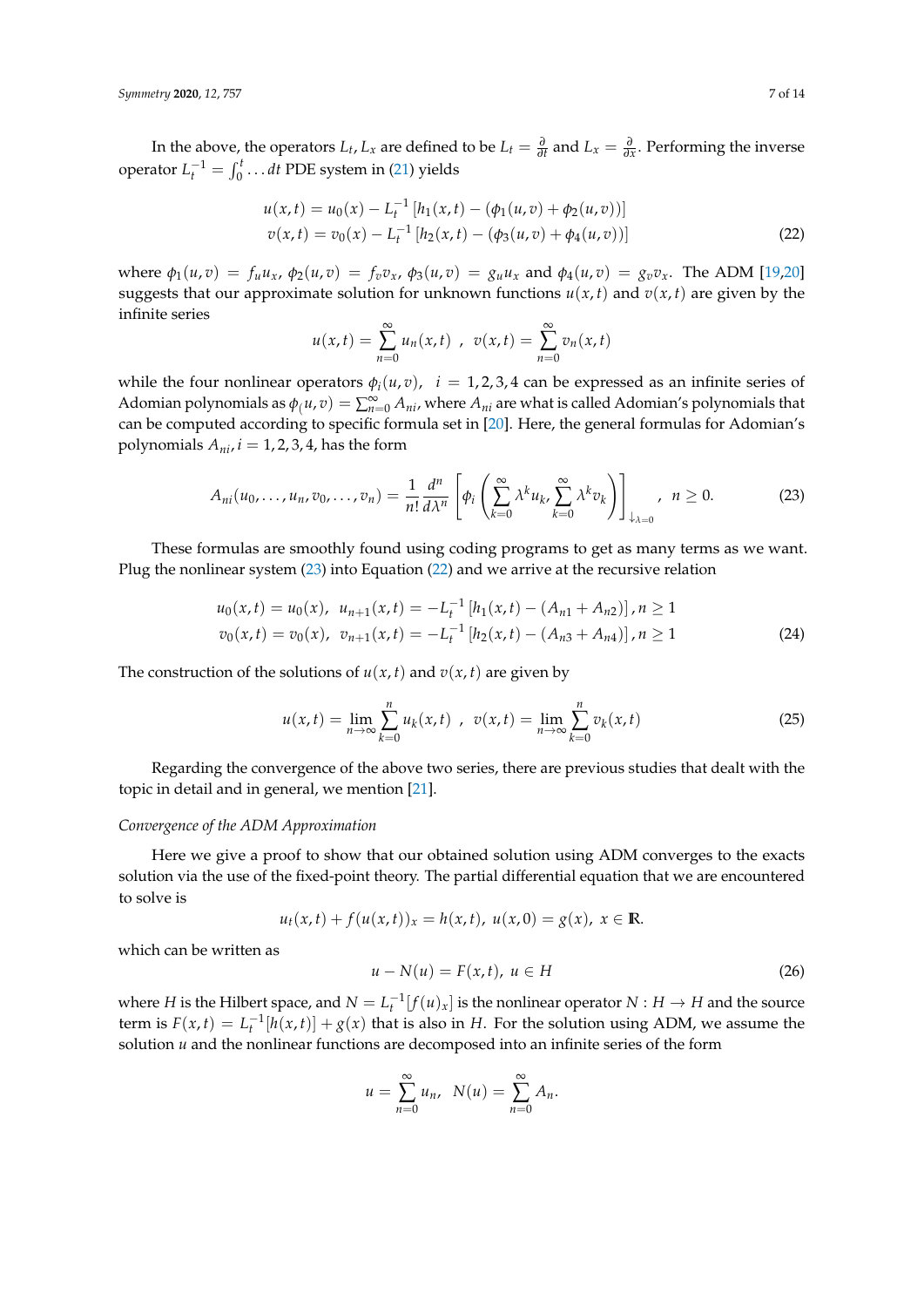Substituting these series back into Equation [\(26\)](#page-6-2) yields

$$
\sum_{n=0}^{\infty} u_n - \sum_{n=0}^{\infty} A_n = F(x, t).
$$

Comparing terms, we end up with the algorithm  $u_0 = F(x, t)$ ,  $u_{n+1} = A_n(u_0, u_1, \dots, u_n)$ . Then the approximate solution is given by a finite sum of the series  $S_n = \sum_{n=1}^n u_n = u_1 + u_2 + \cdots + u_n$ . If  $S_0 = 0$ ,  $S_{n+1} = N(S_n + u_0) = \sum_{k=0}^n A_k$ . If the limit exist, then  $S = \lim_{n \to S_n}$  is the solution of the fixed-point functional equation  $S = N(u_0 + S) \in H$ . Need to show that the sequence  $\{S_n\}$  is Cauchy. The distance between two consecutive iterations  $S_n$  and  $S_{n+1}$  is a ball  $S_r$  of radius *r* is given by

$$
\begin{array}{lcl}\n\parallel S_{n+1} - S_n \parallel & = & \parallel u_0 + u_1 + \cdots + u_{n+1} - u_0 - u_1 - \cdots - u_n \parallel = \parallel u_{n+1} \parallel \\
& \leq & r \parallel u_n \parallel \\
& \leq & r^2 \parallel u_{n-1} \parallel \\
& \vdots \\
& \leq & r^{n+1} \parallel u_0 \parallel\n\end{array}
$$

To prove that  ${S_n}$  is Cauchy sequence, then for all positive integers *m*, *n* where  $m > n$ , we have

$$
\begin{array}{rcl}\n\|\,S_m - S_n\| & = & \|\, (S_m - S_{m-1}) + (S_{m-1} - S_{m-2}) + \cdots + (S_{n+1} - S_n)\,\| \\
& \leq & r^m \|\, u_0 \|\, + r^{m-1} \|\, u_0 \|\, + \cdots + r^{n+1} \|\, u_0 \,\| \\
& = & \left(r^m + r^{m-1} + \cdots + r^{n+1}\right) \|\, u_0 \,\| \\
& \leq & \left(r^{n+1} + r^{n+2} + \cdots\right) \|\, u_0 \,\| \\
& = & r^{n+1} (1 + r + r^2 + \cdots) \|\, u_0 \,\| \\
& = & \frac{1}{1-r} \|\, u_0 \,\| \\
\end{array}
$$

Choose  $r \in (0, 1)$  such that,  $\| S_m - S_n \|$  can be made arbitrarily small provided *n* is large enough for all  $m, n \in \mathbb{N}$ . With this choice of *r* and  $u_0, u_1, \ldots$  we see that all iterations will remain in the ball

$$
\mathcal{S}_r = \{\tilde{u} : \parallel \tilde{u} \parallel < \frac{1}{1-r} \parallel u_0 \parallel \}.
$$

There is an integer *N* such that  $||u_m - u_n|| < \epsilon$ ,  $\forall n > N$ , for any *m*. So the sequence is Cauchy in the Hilbert space. Hence converges to some  $S \in H$ ., i.e.,  $\lim_{n\to\infty} S_n = S$ , where  $S = \sum_{n=0}^{\infty} u_n$ . Solving Equation [\(26\)](#page-6-2) is the same as solving the functional equation  $N(S + u_0) = S$ , by assuming that *N* is a continuous operator, we get

$$
N(S + u_0) = N(\lim_{n \to \infty} (S + u_0)) = \lim_{n \to \infty} N(S_n + u_0) = \lim_{n \to \infty} S_{n+1} = S
$$

So *S* is the solution of Equation [\(26\)](#page-6-2).

When viewing numerical calculations in the last section, and for purposes of comparison we will calculate what is called the order of convergence, we will provide the following definition

**Definition 2.** *A sequence*  $S_n$  *is said to converge to S of order*  $p \in \mathbb{N}$ *, if there is a positive constant*  $\alpha$  *such that* 

$$
\lim_{n\to\infty}\frac{|S_{n+1}-S|}{|S_n-S|^p}=\alpha.
$$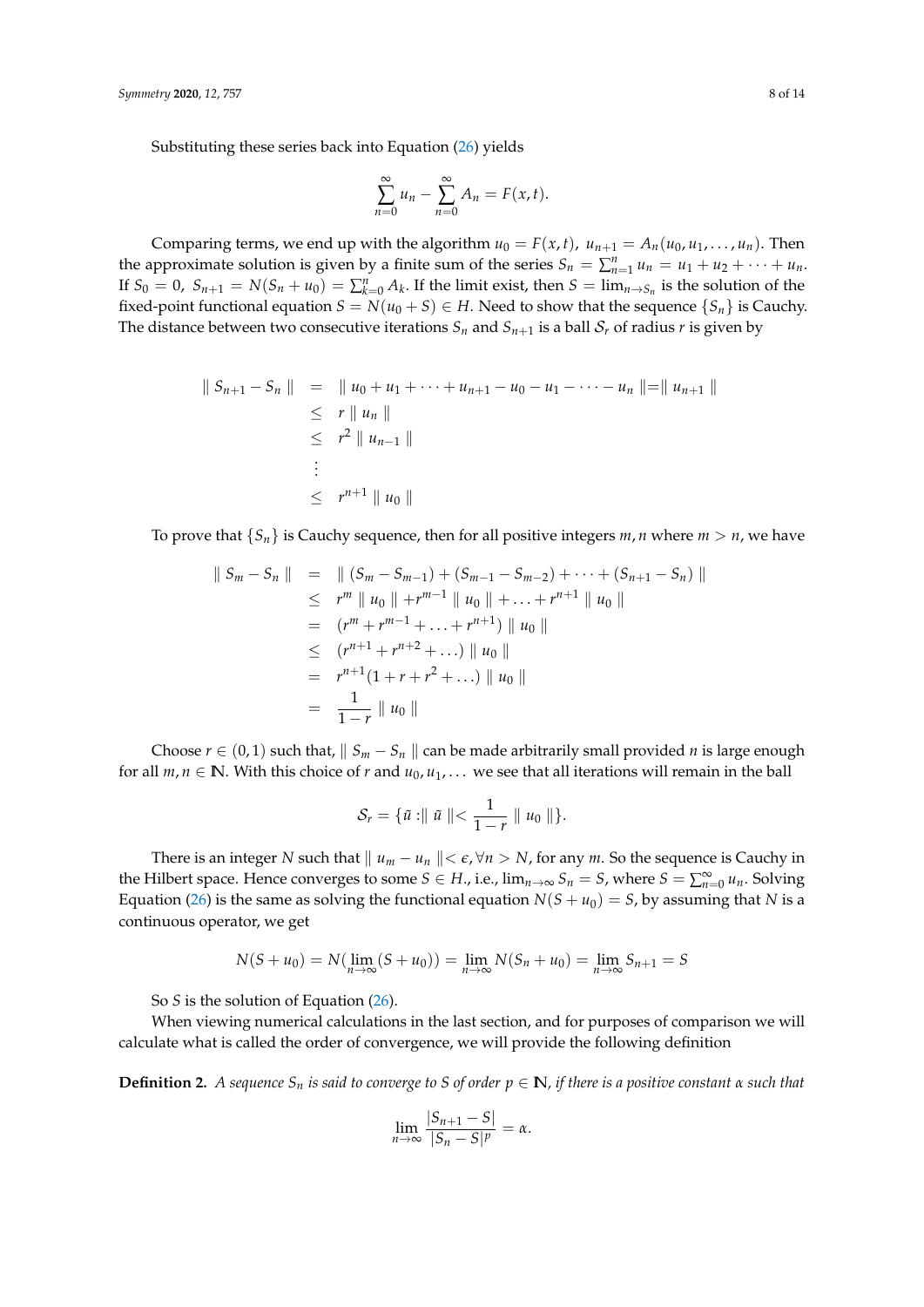*Symmetry* **2020**, *12*, 757 9 of 14

Let us examine the order of convergence for the Cauchy sequence  $S_n$ . We write Taylor's series for  $N(S_n + u_0)$  about  $(S + u_0)$  as

$$
N(S_n+u_0)=N(N+u_0)+N'(S+u_0)(S_n-S)+\frac{1}{2!}N''(S+u_0)(S_n-S)^2+\cdots+\frac{1}{m!}N^{(m)}(S+u_0)(S_n-S)^m+\cdots
$$

However, it is known that  $N(S + u_0) = S$  and  $N(S_n + u_0) = S_{n+1}$ , we may rewrite the above equation as

$$
S_n-S=N'(S+u_0)(S_n-S)+\cdots+\frac{1}{m!}N^{(m)}(S+u_0)(S_n-S)^m.
$$

Assume our operator  $N \in C^p[a,b]$  with the property that  $N^{(m)}(S+u_0) = 0$ , for all  $m = 1, 2, ..., p-1$ , while it satisfy  $N^p(S + u_0) \neq 0$ , therefore we have

$$
S_{n+1} - S = \frac{1}{p!} N^{(p)} (S + u_0) (S_n - S)^p + \frac{1}{(p+1)!} N^{(p+1)} (S + u_0) (S_n - S)^{p+1} + \dots
$$

divide by  $(S_n - S)^p$  and take limit as  $n \to \infty$ , we obtain

$$
\lim_{n\to\infty}\frac{|S_{n+1}-S|}{|S_n-S|^p}=\lim_{n\to\infty}\Big[\frac{1}{p!}N^{(p)}(S+u_0)+\frac{1}{(p+1)!}N^{(p+1)}(S+u_0)(S_n-S)+\dots\Big].
$$

Using the fact that  $S_n$  is Cauchy that converges to *S*, the above equation reduces to

$$
\lim_{n \to \infty} \frac{|S_{n+1} - S|}{|S_n - S|^p} = \lim_{n \to \infty} \frac{1}{p!} N^{(p)}(S + u_0) = \alpha \neq 0.
$$

Therefore, the order of convergence of  $S_n$  is  $p$ .

For the purposes of calculating the order of convergence, we assume that the first four iterations of the computed solution are given by *xk*−<sup>2</sup> , *xk*−<sup>1</sup> , *x<sup>k</sup>* and *xk*+<sup>1</sup> so the following formula will be used to calculate the order of convergence

<span id="page-8-2"></span>
$$
q = \frac{\log(x_{k+1} - x_k) - \log(x_k - x_{k-1})}{\log(x_k - x_{k-1}) - \log(x_{k-1} - x_{k-2})}.
$$
\n(27)

As mentioned in [\[23\]](#page-13-2), the first study comparing ADM and Picard's method was in 1987 by Rach [\[24\]](#page-13-3). The study was done by reviewing several examples. Rach showed that solving differential equations of linear type using ADM was equivalent to the classical method of successive approximations, which is known as Picard iteration. Also it was shown that the Picard method gives more accurate solutions, but it needs more time than ADM; this happens because the main advantage of Adomian's method over the Picard method is the ease of computation of successive terms.

## <span id="page-8-0"></span>**5. Applications: Riemann Type**

To investigate the accuracy of the ADM compared with the Sinc method, we choose examples with known solutions that allows for a more complete error analysis. So a  $2 \times 2$  system of balance laws with Riemann type conditions is tested numerically by using the Sinc function methodology, and for comparison purposes, we also solve the same model by ADM. The example reported here is selected to show the convergence of the two schemes. Consider the system

<span id="page-8-1"></span>
$$
\frac{\partial}{\partial t}U + \frac{\partial}{\partial x}F(U) = H(x,t), \ (x,t) \in \mathbb{R} \times (0,T)
$$
 (28)

where *T* is some small constant. In addition,

$$
U(x,t) = \left(\begin{array}{c} u(x,t) \\ v(x,t) \end{array}\right), H(x,t) = \left(\begin{array}{c} h_1(x,t) \\ h_2(x,t) \end{array}\right).
$$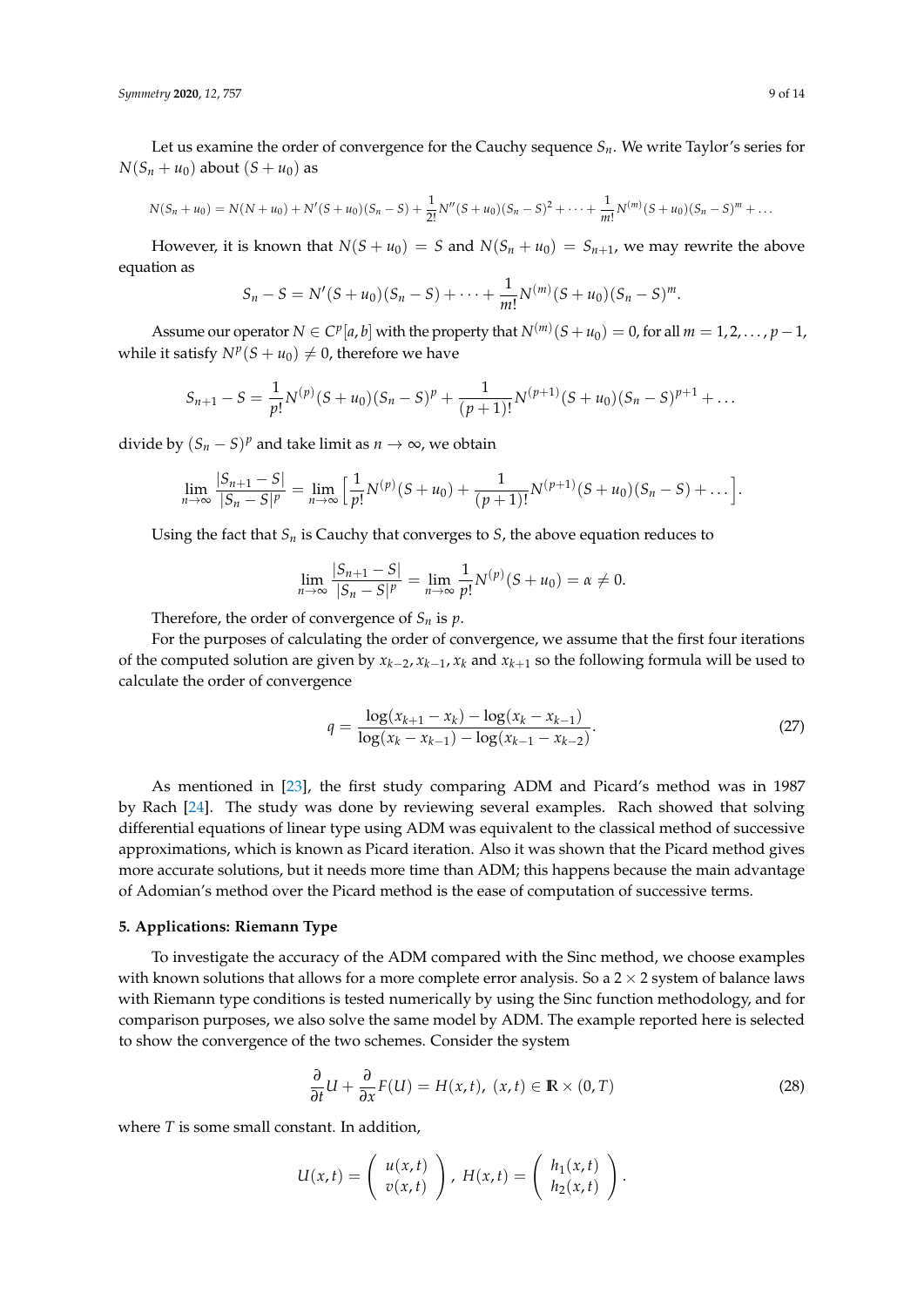with flux function  $F$ ;  $\mathbb{R}^2 \to \mathbb{R}^2$ , such that

$$
F(u,v) = \begin{pmatrix} f(u,v) \\ g(u,v) \end{pmatrix} = \begin{pmatrix} \frac{1}{2}v^2 \\ \frac{1}{2}u^2 \end{pmatrix}.
$$

with the approximations to Riemann type condition

$$
U(x,0) = \left(\begin{array}{c} u(x,0) \\ v(x,0) \end{array}\right) = \left\{\begin{array}{c} \left(\begin{array}{c} -1 \\ -1 \end{array}\right), x < 0 \\ \left(\begin{array}{c} 1 \\ 1 \end{array}\right), x > 0 \end{array}\right.
$$

given by

$$
U(x,0) = \left(\begin{array}{c} u(x,0)2 \\ v(x,0) \end{array}\right) = \left(\begin{array}{c} \tanh(3x/2) \\ \tanh(3x/2) \end{array}\right)
$$

.

The left and right boundary conditions are

$$
U(-\infty,t)=\left(\begin{array}{c}u(-\infty,t)\\v(-\infty,t)\end{array}\right)=\left(\begin{array}{c}\frac{-1}{1+t^2}\\-\exp(-5t)\end{array}\right), U(\infty,t)=\left(\begin{array}{c}u(\infty,t)\\v(\infty,t)\end{array}\right)=\left(\begin{array}{c}\frac{1}{1+t^2}\\exp(-5t)\end{array}\right).
$$

Here the true solution given by

$$
u(x,t) = \frac{1}{1+t^2} \tanh(3x/2), \ \ v(x,t) = \exp(-5t) \tanh(3x/2).
$$

Thus, we can calculate the appropriate source term by applying the differential operator to the solution. The source term  $H(x, t)$  in [\(28\)](#page-8-1) turns out to be

$$
h_1(x,t) = \frac{\sinh(3x/2)(-4t\cosh^2(3x/2) + 3\exp(-10t) + 6t^2\exp(-10t) + 3t^4\exp(-10t))}{2\cosh^3(3x/2)(1+2t^2+t^4)}
$$

and,

$$
h_2(x,t) = \frac{-5\sinh(3x/2)(-\exp(-5t)\cosh^2(3x/2) + 2\exp(-5t)\cosh^2(3x/2)t^2 + \exp(-5t)\cosh^2(3x/2)t^4 - \frac{3}{10})}{\cosh^3(3x/2)(1+2t^2+t^4)}.
$$

In Section [3](#page-3-0) when we construct the approximate solution by means of the Sinc methodology, it was necessary that the initial condition belonged to the class of functions  $\mathbf{L}_{\alpha}(D)$  previously mentioned in Section [3,](#page-3-0) but we know that the Riemann condition does not belong to this family, so a transformation had to be made to make the primitive condition belong to the family. Since the boundary conditions are non-homogeneous, then the transformation

<span id="page-9-0"></span>
$$
\tilde{U}(x,t) = \begin{pmatrix} \tilde{u}(x,t) \\ \tilde{v}(x,t) \end{pmatrix} = \begin{pmatrix} u(x,t) \\ v(x,t) \end{pmatrix} - \begin{pmatrix} w_1(x,t) \\ w_2(x,t) \end{pmatrix}
$$
 (29)

where  $w_1(x,t) = \frac{\frac{-1}{1+t^2} \exp(-x) + \frac{-1}{1+t^2} \exp(x)}{\exp(-t) + \exp(z)}$  $\frac{\exp(-x) + \exp(x)}{\exp(-t) + \exp(z)}$ , and  $w_2(x, t) = \frac{-\exp(-5t)\exp(-x) + \exp(-5t)\exp(x)}{\exp(-t) + \exp(z)}$  will convert the given boundary conditions to homogeneous conditions, provided that |*x*| → ∞. Now, after substituting the transformation [\(29\)](#page-9-0) into Equation [\(28\)](#page-8-1), we get a new system with the unknown  $\tilde{U}(x,t) = (\tilde{u}(x,t), \tilde{v}(x,t))^T$  given by

<span id="page-9-1"></span>
$$
\frac{\partial}{\partial t}\tilde{U} + \frac{\partial}{\partial x}F(\tilde{U}) = H(x,t) - \frac{\partial}{\partial t}W
$$
\n(30)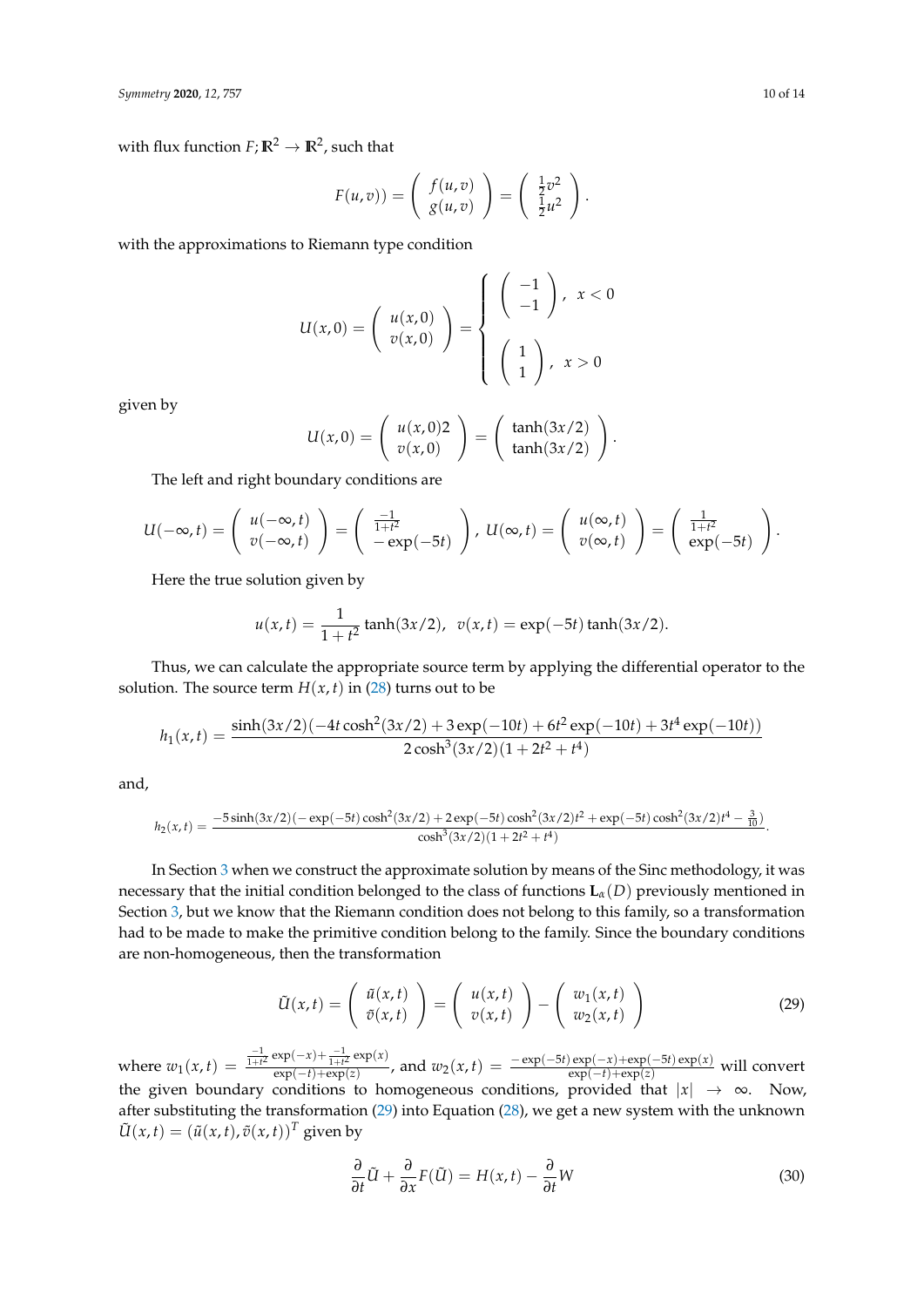with initial condition

$$
\tilde{U}(x,0) = U(x,0) - W(x,0)
$$
\n(31)

where  $W(x, 0) = (w_1(x, 0), w_2(x, 0))^T$ . Equation [\(30\)](#page-9-1) can be solved for  $\tilde{U}(x, t)$ , and then, using the transformation in [\(29\)](#page-9-0), for *U*( $x$ , *t*). To proceed, since the space and the time domains are ( $-\infty$ , $\infty$ ) and  $(0, T)$ , respectively, choose the conformal maps  $\phi(x) = x$  and  $Y(t) = \log(\frac{t}{T-t})$ . We solve the above system using ADM subject to the initial conditions  $u(x, 0)$ ,  $v(x, 0)$ . Integrate the system in [\(28\)](#page-8-1) with respect to *t* and using the initial conditions  $u(x, 0)$ ,  $v(x, 0)$ , we arrive at

<span id="page-10-0"></span>
$$
u(x,t) = u(x,0) + \int_0^t [h_1(x,\tau) - (v(x,\tau)v(x,\tau))_x]dt
$$
\n(32)

and,

<span id="page-10-1"></span>
$$
v(x,t) = v(x,0) + \int_0^t [h_2(x,\tau) - (u(x,\tau)u(x,\tau))_x]dt
$$
\n(33)

In the above two integrals, set  $u(x,t) = \sum_{n=0}^{\infty} u_n(x,t)$ ,  $v(x,t) = \sum_{n=0}^{\infty} v_n(x,t)$ , and for the nonlinear terms, we find Adomian polynomials as

$$
uu_x = \sum_{n=0}^{\infty} A_n, v v_x = \sum_{n=0}^{\infty} B_n.
$$

The first few terms of Adomian polynomials are given by

$$
A_0 = u_0 u_{0x}, A_1 = u_{0x} u_1 + u_0 u_{1x}, A_2 = u_{0x} u_2 + u_{1x} u_1 + u_0 u_{2x}, \dots
$$
  

$$
B_0 = v_0 v_{0x}, B_1 = v_{0x} v_1 + v_0 v_{1x}, B_2 = v_{0x} v_2 + v_{1x} v_1 + v_0 v_{2x}, \dots
$$

Substitute the above infinite sum for Adomian polynomials, together with the approximate solutions into Equations [\(32\)](#page-10-0) and [\(33\)](#page-10-1), exactly as mentioned in Section [5.](#page-8-0) Balancing terms in Equations we obtain an approximate solution of the form

$$
u_A(x,t) = u_0(x,t) + u_1(x,t) + u_2(x,t) + u_3(x,t) + \dots = \tanh(3x/2)(1 - t^2 + t^4 - t^6 + t^8) + \dots
$$
  

$$
v_A(x,t) = v_0(x,t) + v_1(x,t) + v_2(x,t) + v_3(x,t) + \dots = \tanh(3x/2)(1 - 5t + \frac{25t^2}{2} - \frac{125t^3}{6} + \frac{625t^4}{24}) + \dots
$$

Table [1](#page-11-0) shows that the method converges for  $T = 2$  using Sinc methodology, where the second column reports the supremum norm of the error between the exact solution and the Sinc approximate *u*−solution, while the third column reports the error between the exact solution and the Sinc approximate *v*−solution. The error in the approximate *u*-solution using ADM is reported in Figure [1.](#page-11-1) Figure [2](#page-11-2) reported the  $v(x)$ -solution using ADM for different values of time *t*. The error in approximating *u*, *v* show that most of the error concentrates at origin, which caused by approximating Riemann type condition by a smooth function. Through our study, and upon consulting the Tables [1](#page-11-0) and [2,](#page-12-18) we are able to find the values for the order of convergence using Equation [\(27\)](#page-8-2), it was found that the order of convergence for the ADM is  $q = 1.0007$ , while it is approximately  $q = 2.843$  using the Sinc method. This is in accordance with the theories formulated in Section [4,](#page-5-0) which show that the Sinc methodology is faster, better, and more comprehensive in finding an approximate solution. Because of the nature of the issues under discussion, it is noted that the two methods show the symmetry of the approximate solution. A quick look at in calculated approximate solutions for both  $u(x, t)$  and  $v(x, t)$ shows the symmetry of the solutions where the error value at the point  $(x, t)$  is the same as at  $(-x, t)$ . The main goal of this research paper is to compare the two methods together, but if the reader wants more ways to solve systems from the same context, we cite the following [\[22\]](#page-13-0). It was shown in [\[25\]](#page-13-4) that traditional methods, like finite difference method is unstable when the system is of mixed-type when Riemann conditions are involved, which means that the two methods used in this research are an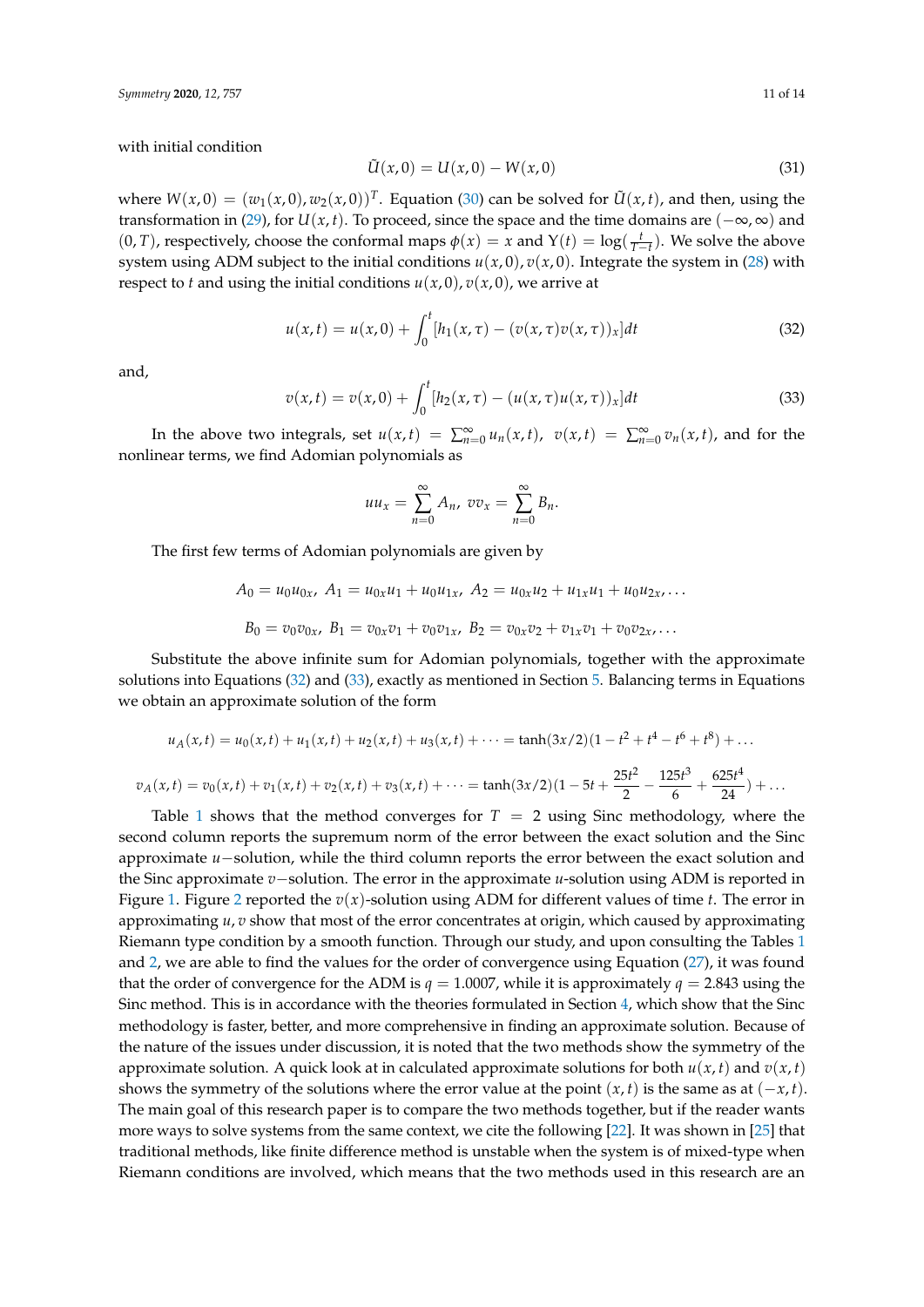improvement over the previous traditional methods. To present a physical and engineering application for the purposes of explaining the importance of the topic, please review the research paper [\[18\]](#page-12-15) where the *p*−system was solved. Finally, what we intend to refer to in a future research in the hope of discussing it from all sides is the importance of the Telegraph system. As an illustration, we shall consider conductors (such as telephone wires or submarine cables) in which the current  $I = I(x, t)$  may leak to ground. The resultant decrease in current is governed by  $I_x = -GV - CV_t$ , where  $V = V(x, t)$ is voltage,  $G = G(x)$  is the conductance to ground, and  $C = C(x)$  is the capacitance with the ground. The change in voltage is governed by  $V_x = -RI - LI_t$ , where  $R = R(x)$  is the resistance and  $L = L(x)$ is the inductance of the cable.

<span id="page-11-1"></span>

Figure 1: The error for the u−solution using ADM. **Figure 1.** The error for the *u*−solution using ADM.

<span id="page-11-2"></span>

<span id="page-11-0"></span> $\mathbf{D}$ **Figure 2.** The approximate solution  $v(x, t)$  using ADM for different values of time *t*.

**Table 1.** The absolute error using Sinc method for different values of  $N_x = N_t$ .

| $N_x = N_t$ | $\ u\ _{\infty}$       | $\parallel v \parallel_{\infty}$                  |
|-------------|------------------------|---------------------------------------------------|
| 4           | $8.5450\times10^{-03}$ | $4.1314 \times 10^{-02}$                          |
| 8           |                        | $5.7183 \times 10^{-03}$ $1.6575 \times 10^{-02}$ |
| 16          |                        | $1.3617 \times 10^{-03}$ $3.5789 \times 10^{-03}$ |
| 32          |                        | $8.8632 \times 10^{-05}$ $2.4625 \times 10^{-04}$ |
| 64          |                        | $5.3823 \times 10^{-06}$ $9.6498 \times 10^{-05}$ |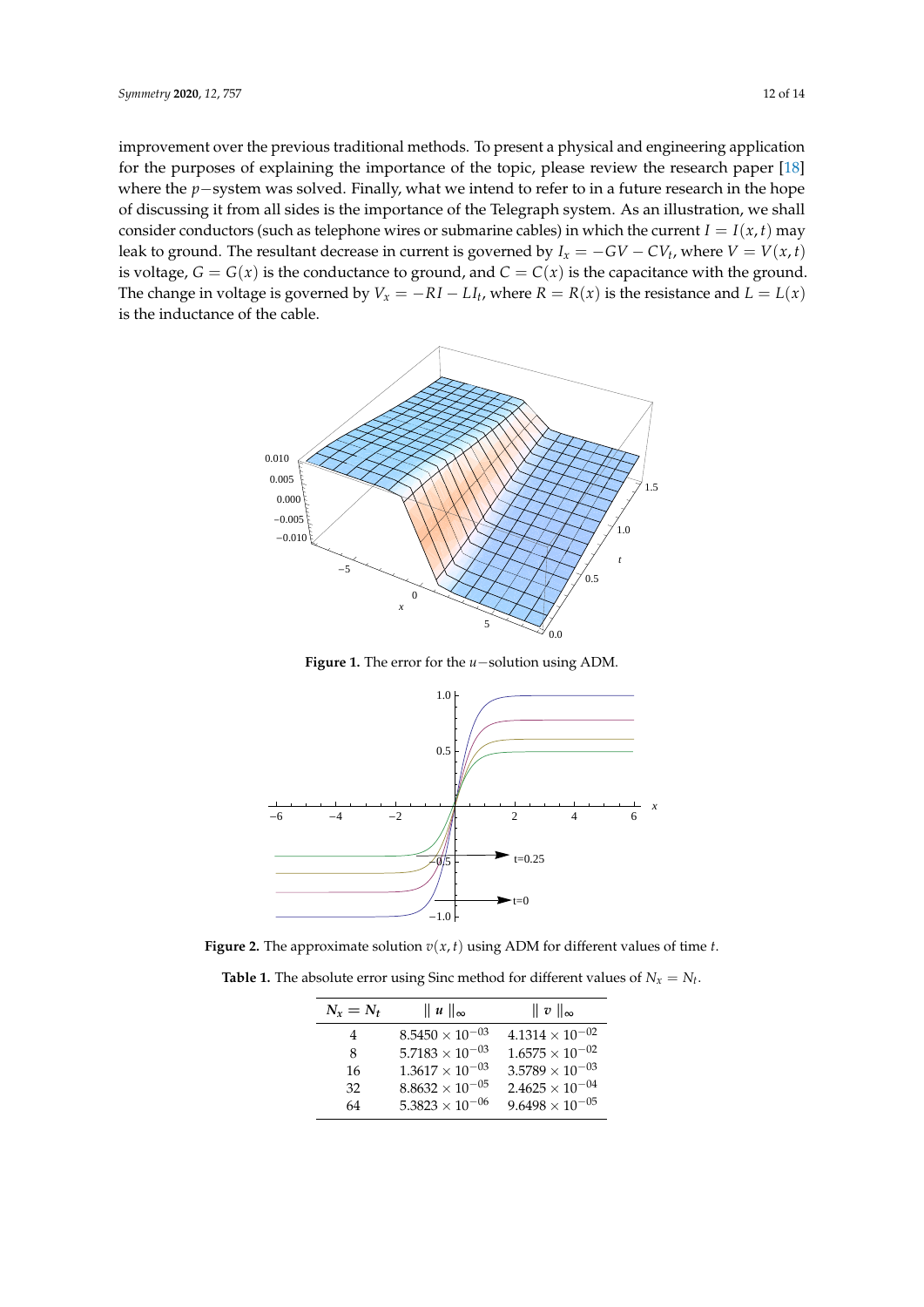| <b>Iteration No.</b> | u(x,t)   | v(x,t)   |
|----------------------|----------|----------|
| First                | 0.999753 | 0.289434 |
| Second               | 0.937269 | 0.284561 |
| Third                | 0.941174 | 0.281119 |
| Fourth               | 0.904930 | 0.273621 |

<span id="page-12-18"></span>**Table 2.** The iterations that use ADM for  $u(x, t)$ ,  $v(x, t)$  at (3, 0.25).

**Author Contributions:** Formal analysis, investigation, and writing-original draft preparation K.A.-K. and N.M.R. All authors have read and agreed to the published version of the manuscript.

**Funding:** This research received no external funding.

**Conflicts of Interest:** The authors declare that there is no conflict of interests regarding the publication of this manuscript. The authors declare that they have no competing interests.

## **References**

- <span id="page-12-0"></span>1. Pirkhedri, A.; Javdi, H.H.S.; Navidi, H.R. Numerical algorithm based on Haar-Sinc collocation method for solving the hyperbolic PDEs. *Sci. World J.* **2014**, *2014*, 340752. [\[CrossRef\]](http://dx.doi.org/10.1155/2014/340752) [\[PubMed\]](http://www.ncbi.nlm.nih.gov/pubmed/25485295)
- <span id="page-12-1"></span>2. Kalisch, H.; Mitrovic, D.; Teyekpiti, V. Existence and uniqueness of singular solutions for a conservation law arising in magnetohydrodynamics. *Nonlinearity* **2018**, *31*, 5463–5483. [\[CrossRef\]](http://dx.doi.org/10.1088/1361-6544/aae04b)
- <span id="page-12-2"></span>3. Fitt, A.D. The numerical and analytical systems of conservation laws. *Appl. Math. Model.* **1989**, *13*, 618–631. [\[CrossRef\]](http://dx.doi.org/10.1016/0307-904X(89)90171-6)
- <span id="page-12-3"></span>4. Az-Zo'bi, E.A. Construction of solutions for mixed hyperbolic elliptic Riemann initial value system of conservation laws. *Appl. Math. Model.* **2013**, *37*, 6018–6024. [\[CrossRef\]](http://dx.doi.org/10.1016/j.apm.2012.12.006)
- <span id="page-12-4"></span>5. Sod, G.A. A survey of several finite difference methods for systems of nonlinear hyperbolic conservation laws. *J. Comput. Phys.* **1978**, *27*, 1–31. [\[CrossRef\]](http://dx.doi.org/10.1016/0021-9991(78)90023-2)
- <span id="page-12-5"></span>6. Rashidinia, J.; Barati, A. Numerical solutions of one-dimensional non-linear parabolic equation using Sinc collocation method. *Ain Shams Eng. J.* **2015**, *6*, 381–389. [\[CrossRef\]](http://dx.doi.org/10.1016/j.asej.2014.10.002)
- <span id="page-12-6"></span>7. Al-Khaled, K.; Allan, F. Decomposition method for solving nonlinear integro-differential equations. *J. Appl. Math. Comput.* **2005**, *19*, 415. [\[CrossRef\]](http://dx.doi.org/10.1007/BF02935815)
- 8. Al-Khaled, K. Cardinal-type approximations for conservation laws of mixed type. *Nonlinear Stud.* **2014**, *21*, 423–433.
- <span id="page-12-7"></span>9. Alquran, M.; Ali, M.; Al-Khaled, K. Solitary wave solutions to shallow water waves arising in fluid dynamics. *Nonlinear Stud.* **2012**, *19*, 555–562.
- <span id="page-12-8"></span>10. Al-Khaled, K. Numerical solutions of time-fractional partial differential equation using Sumudu decomposition method. *Rom. J. Phys.* **2015**, *60*, 99–110.
- <span id="page-12-9"></span>11. Az-Zo'bi, E.A.; Al-Khaled, K. A new convergence proof of the Adomian decomposition method for a mixed hyperbolic elliptic system of conservation laws. *Appl. Math. Comput.* **2010**, *217*, 4248–4256. [\[CrossRef\]](http://dx.doi.org/10.1016/j.amc.2010.10.040)
- <span id="page-12-10"></span>12. Fjordholm, U.S.; Lye, K.; Mishra, S.; Weber, F. Statistical solutions of hyperbolic systems of conservation laws: Numerical approximation. *arXiv* **2019**, arXiv:1906.02536.
- 13. Hussain, A.; Bano, S.; Khan, I.; Baleanu, D.; Sooppy Nisar, K. Lie Symmetry Analysis, Explicit Solutions and Conservation Laws of a Spatially Two-Dimensional Burgers-Huxley Equation. *Symmetry* **2020**, *12*, 170. [\[CrossRef\]](http://dx.doi.org/10.3390/sym12010170)
- <span id="page-12-11"></span>14. Randall, J.L. *Numerical Methods for Conservation Laws, Lectures in Mathematics*, 2nd ed.; ETH Zürich: Zürich, Switzerland; Birkhäuser: Basel, Switzerland, 1992.
- <span id="page-12-12"></span>15. Stenger, F. *Numerical Methods Based on Sinc and Analytical Functions*; Springer: New York, NY, USA, 1993.
- <span id="page-12-14"></span>16. Al-Khaled, K. Theory and Computation in Hyperbolic Model Problems. Ph.D Thesis, University of Nebraska, Lincoln, NE, USA, 1996.
- <span id="page-12-13"></span>17. Lund, J.; Rowers, K.L. *Sinc Methods for Quadrature and Differential Equations*; SIAM: Philadelphia, PA, USA, 1992.
- <span id="page-12-15"></span>18. Al-Khaled, K. A Sinc-Galerkin approach to the *p*-system. *Saitama Math. J.* **1998**, *16*, 1–13.
- <span id="page-12-16"></span>19. Adomian, G. A review of the decomposition method in applied Mathematics. *J. Math. Anal. Appl.* **1988**, *135*, 501–544. [\[CrossRef\]](http://dx.doi.org/10.1016/0022-247X(88)90170-9)
- <span id="page-12-17"></span>20. Adomian, G. *Solving Frontier Problems of Physics: The Decomposition Method*; Kluwer: Boston, UK, 1994.